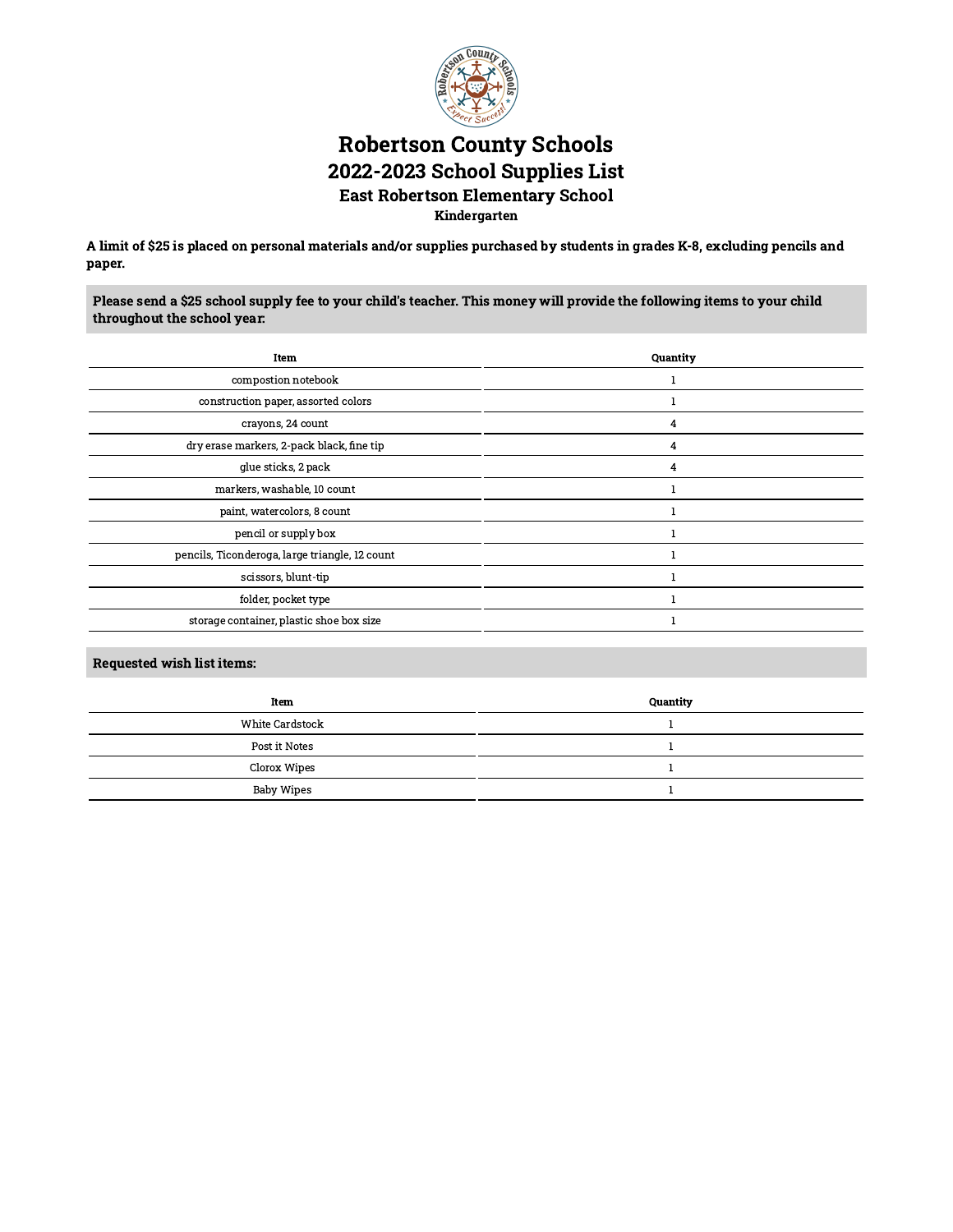

## Robertson County Schools 2022-2023 School Supplies List East Robertson Elementary School First Grade

A limit of \$25 is placed on personal materials and/or supplies purchased by students in grades K-8, excluding pencils and paper.

Please send a \$25 school supply fee to your child's teacher. This money will provide the following items to your child throughout the school year:

| Item                                      | Quantity       |
|-------------------------------------------|----------------|
| construction paper, assorted colors       |                |
| crayons, 24 count                         | $\overline{2}$ |
| dry erase markers, 2-pack black, fine tip | 2              |
| eraser, block type                        | $\overline{2}$ |
| glue sticks, 6 pack                       |                |
| highlighters, yellow                      |                |
| index cards, 3 x 5, white lined, 100 pack |                |
| markers, washable, 10 count               |                |
| pencil pouch with zipper, 3-ring          |                |
| scissors, blunt-tip                       |                |
| sticky notes, 4 pack                      |                |
| compostion notebook                       |                |
| folder, 3-prong, poly                     |                |
|                                           |                |

### Please send the following supplies your child will need to complete classwork:

| Item                                 | Quantity |
|--------------------------------------|----------|
| pencils, Ticonderoga no. 2, 24 count |          |
| notebook paper, first grade lined    |          |

| Item                   | Quantity |
|------------------------|----------|
| chart paper            |          |
| facial tissue          |          |
| clorox wipes           |          |
| baby wipes             |          |
| hand sanitizer         |          |
| cardstock              |          |
| amazon gift card       |          |
| tape (scotch, mavalus) |          |
| chart paper markers    |          |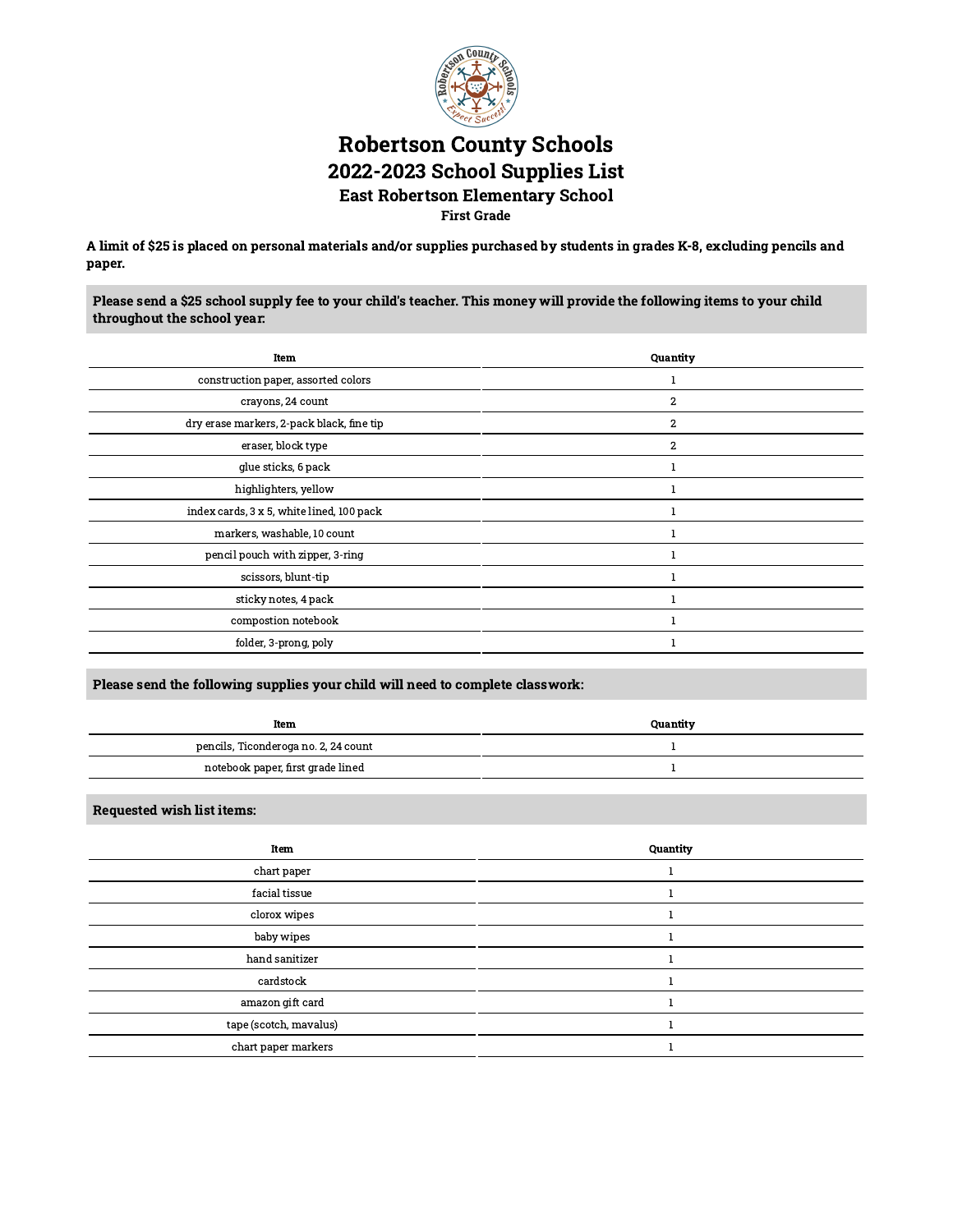

## Robertson County Schools 2022-2023 School Supplies List East Robertson Elementary School Second Grade

A limit of \$25 is placed on personal materials and/or supplies purchased by students in grades K-8, excluding pencils and paper.

Please send a \$25 school supply fee to your child's teacher. This money will provide the following items to your child throughout the school year:

| Item                                         | Quantity                |
|----------------------------------------------|-------------------------|
| crayons, 24 count                            | $\overline{\mathbf{c}}$ |
| dry erase markers, 2-pack, black, chisel tip | 1                       |
| eraser, block type                           | 1                       |
| erasers, cap type                            | 3                       |
| folder, pocket type                          | $\overline{c}$          |
| highlighters, yellow                         | $\mathbf{1}$            |
| markers, washable, 10 count                  | 1                       |
| pencil or supply box                         |                         |
| pencil pouch with zipper, 3-ring             |                         |
| pencil sharpener, small hand held type       |                         |
| scissors, pointed-tip                        | 1                       |
| spiral notebook, 1-subject, wide ruled       | 1                       |
| index cards, 3 x 5, white lined, 100 pack    | 1                       |
| glue sticks, 6 pack                          | $\mathbf{1}$            |
| construction paper, assorted colors          |                         |
| compostion notebook                          | $\mathbf{1}$            |
| folder, 3-prong with pockets                 |                         |

### Please send the following supplies your child will need to complete classwork:

| Item                                 | Quantity |
|--------------------------------------|----------|
| pencils, Ticonderoga no. 2, 24 count |          |
| notebook paper, lined wide-ruled     |          |

| Item                  | Quantity |
|-----------------------|----------|
| Kleenex               |          |
| Lysol Wipes           |          |
| Paper Towels          |          |
| Cardstock             |          |
| <b>Hand Sanitizer</b> |          |
| Paper Plates          |          |
| Colored Paper         |          |
| Chart Paper           |          |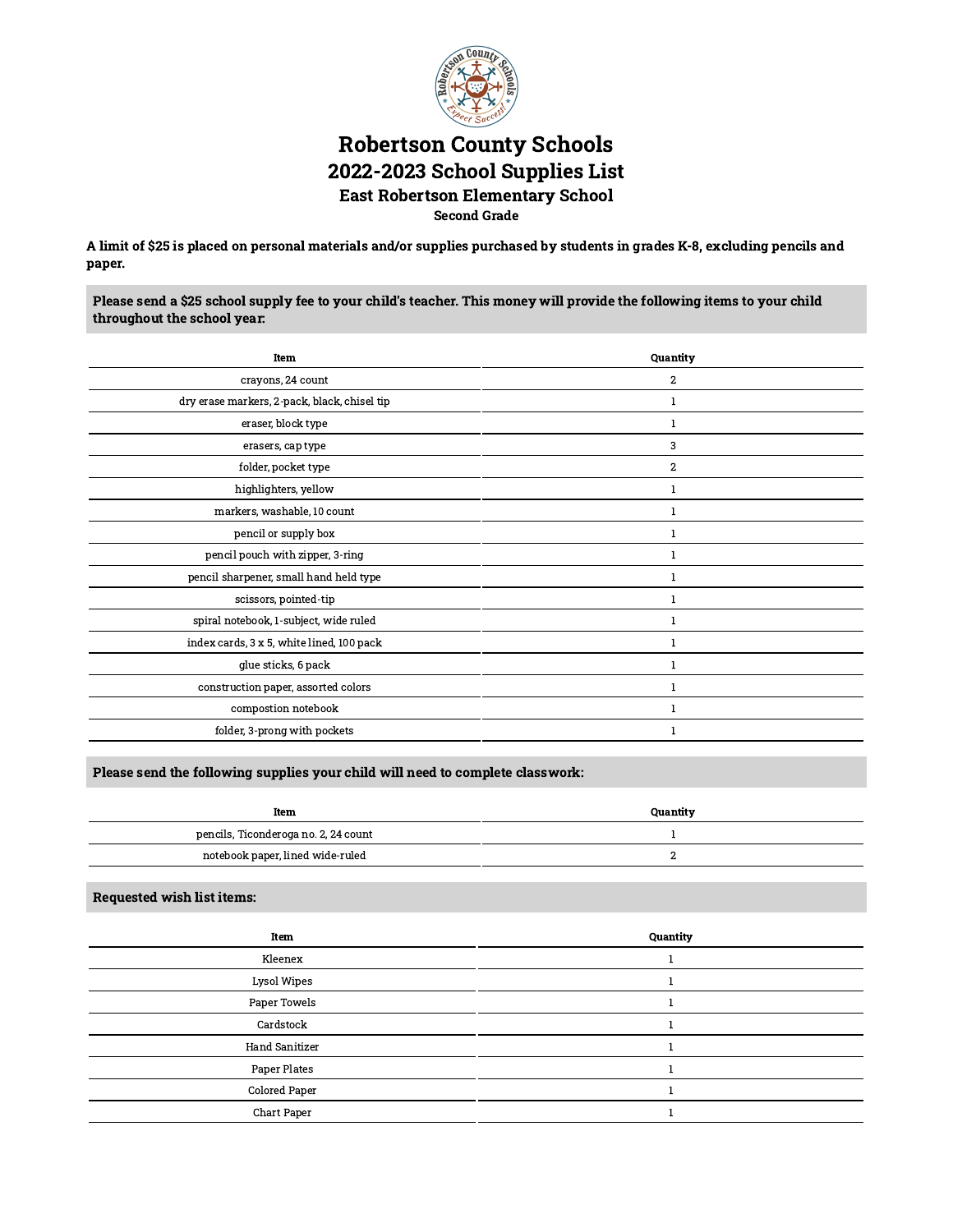

### Robertson County Schools 2022-2023 School Supplies List East Robertson Elementary School Third Grade

A limit of \$25 is placed on personal materials and/or supplies purchased by students in grades K-8, excluding pencils and paper.

Please send a \$25 school supply fee to your child's teacher. This money will provide the following items to your child throughout the school year:

| Quantity         |
|------------------|
| 1                |
| 1                |
| $\boldsymbol{2}$ |
| $\mathbf{1}$     |
| $\mathbf{1}$     |
| 1                |
| $\boldsymbol{2}$ |
|                  |
| 1                |
| $\boldsymbol{2}$ |
| $\overline{2}$   |
| 1                |
| $\mathbf{1}$     |
| $\mathbf{1}$     |
| 1                |
|                  |
| 3                |
|                  |

Please send the following supplies your child will need to complete classwork:

| Item                                       | Quantit |
|--------------------------------------------|---------|
| pencils,<br>s, Ticonderoga no. 2, 24 count |         |

Requested wish list items:

 $\overline{a}$ 

| Item                                          | Quantity       |
|-----------------------------------------------|----------------|
| Kleenex                                       | 2              |
| <b>Hand Sanitizer</b>                         |                |
| Antibacterial Wipes                           | $\overline{2}$ |
| Construction Paper, Assorted, Large and Small |                |
| 1 Ziploc Bags (all sizes)                     |                |
| Post It Notes                                 |                |
| Tape (Mavalus, masking, and double-sided      |                |
| Band-Aids                                     |                |
| Peppermints                                   |                |
| Cardstock (white or colored)                  |                |
| Paper Towels                                  |                |
| Solid Room Air Fresheners                     |                |